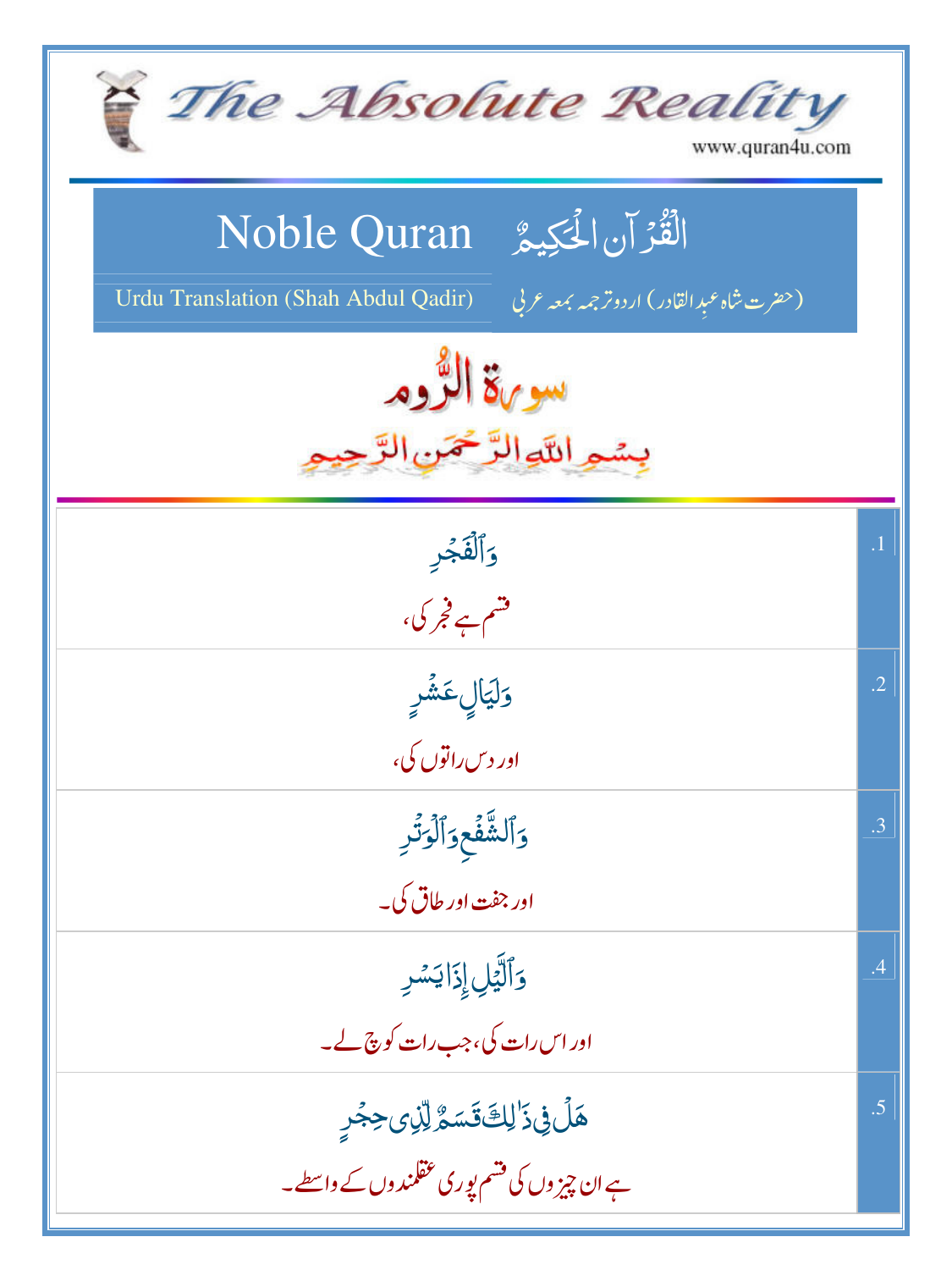| أَلَمۡ تَرَ كَيۡفَ فَعَلَ رَبُّكَ بِعَادٍ         | .6  |
|---------------------------------------------------|-----|
| تونے نہ دیکھاکیپا کیا تیرے رب نے عادے؟            |     |
| إِيَهَ ذَاتِ ٱلْعِمَادِ                           | .7  |
| وہ جوارم تھے بڑے ستونوں دالے!                     |     |
| ٱلَّتِي لَمَرَ يُخۡلَقَٰ مِثۡلُهَا فِى ٱلۡبِلَالِ | .8  |
| جو بنی نہیں ویں سارے شہر وں میں،                  |     |
| وَثَمُّودَٱلَّٰٓزِينَ جَابُواۡٱلصَّخۡرَبِٱلۡوَادِ | .9  |
| ادر شمودے جنہوں نے تراشے پتھر وادی میں،           |     |
| وَفِزْعَوۡنَ ذِی ٱلۡأَوۡتَادِ                     | .10 |
| اور فرعون سے،وہ میخوں والا۔                       |     |
|                                                   |     |
| ٱلَّذِينَ طَغَوۡاً فِى ٱلۡبِلَىٰ                  | .11 |
| ىيەسب جنہوں نے سراٹھاياملكوں ميں،                 |     |
| فأكْثَرُواْفِيهَاٱلْفَسَادَ                       | .12 |
| چربہت ڈالی ان میں خرابی،                          |     |
| فَصَبَّ عَلَيْهِمُ 7َبُّكَ سَوْطَ عَذَابِ         | .13 |
| چرپچینکااُن پر تیرے رب نے کوڑاعذاب کا۔            |     |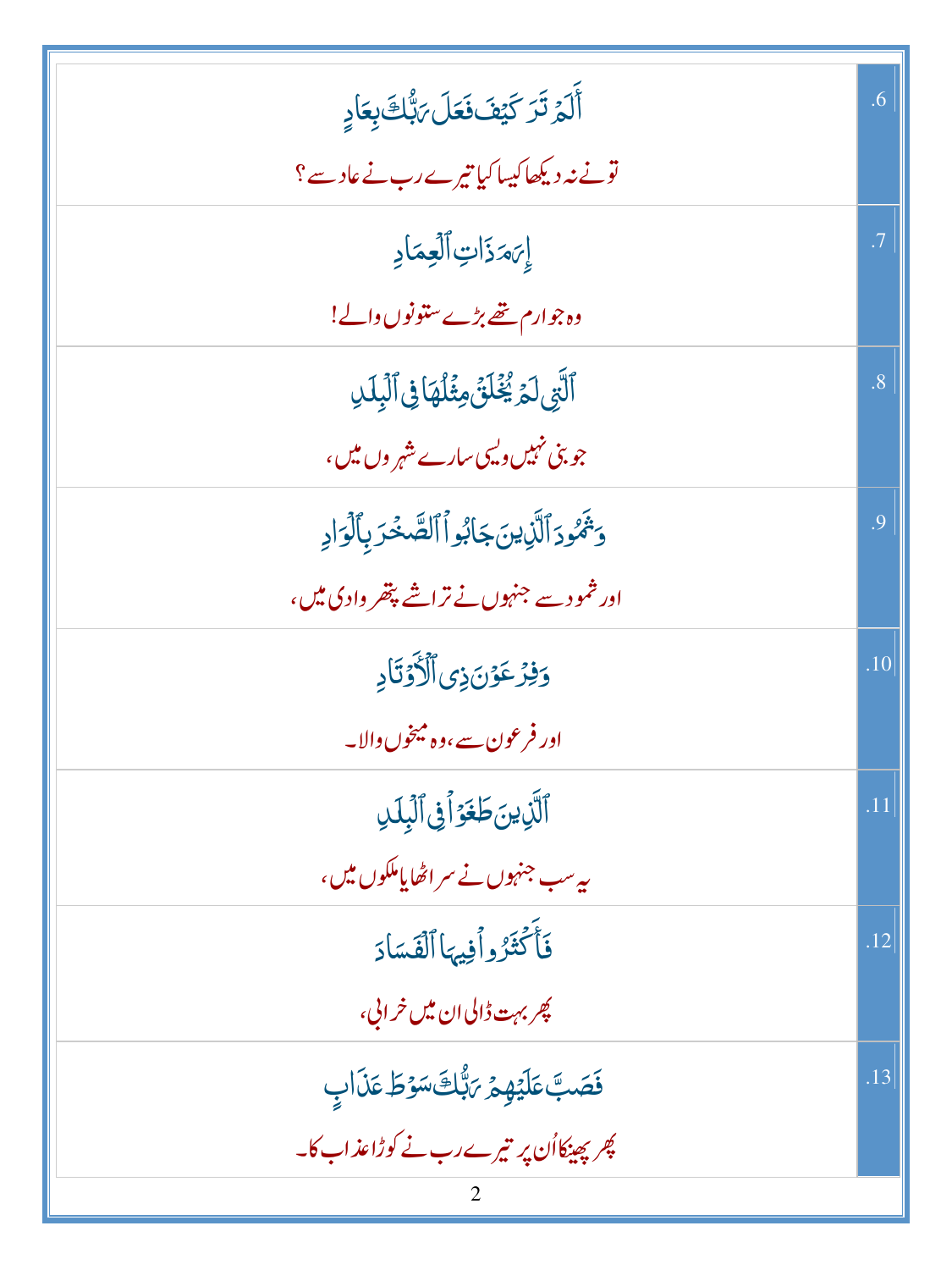| ٳۣڹٞ؆ڹۜڮٳڸؘٲڵٙڮۯڝؘٳڍ                                                           |     |
|--------------------------------------------------------------------------------|-----|
| تیر ارب لگاہے گھات میں۔                                                        |     |
| فَأَمَّا ٱلۡإِنسَىٰ إِذَامَاۚ ٱبۡتَلَىٰهُۥٓ بَٰٓ ۖ فَأَكۡ كَرَمَهُ وَنَعَّمَهُ | .15 |
| سو آدمی جو ہے جب جانیجے اس کورب اس کا، پھر اس کوعزت دے اور اس کو نعمت دے       |     |
| فَيَقُولُ مَبِّىٰ أَكْرَمَنِ                                                   |     |
| تو کیے، میرے رب نے مجھے عزت دی                                                 |     |
| وَأَمَّآ إِذَامَاۤ ٱبۡتَلَللَّفَقَلَٰٓ عَلَيۡهِ مِنۡ قَلَّهُ                   | .16 |
| اور وہ جس وقت اس کو جانچے ( آزمائے )، پھر تھینچ ( تنگی ) کرے اس پر روزی کی     |     |
| فَيَقُولُ يَبِّأَهَنَنِ                                                        |     |
| تو کیے، میرے رب نے مجھے ذلیل کیا۔                                              |     |
| كَلَّا بَلِلَّاتُكُرِمُونَ ٱلۡيَتِيمَ                                          | .17 |
| کوئی(ہر گز)نہیں! تم عزت نہیں کرتے یتیم کو( کی)،                                |     |
| وَلَاتَّقَضُّونَ عَلَىٰ طَعَامِ ٱلْمِسْكِينِ                                   | .18 |
| اور تاکید نہیں رکھتے آپس میں مخاج کے کھانے کی،                                 |     |
| وَتَأْكُلُونَ ٱلثُّرَاثَ أَكَلاَّلَّاً                                         | .19 |
| اور کھاتے ہو مر دے(میر اث)کامال سمیٹ کر سارا،                                  |     |
| 3                                                                              |     |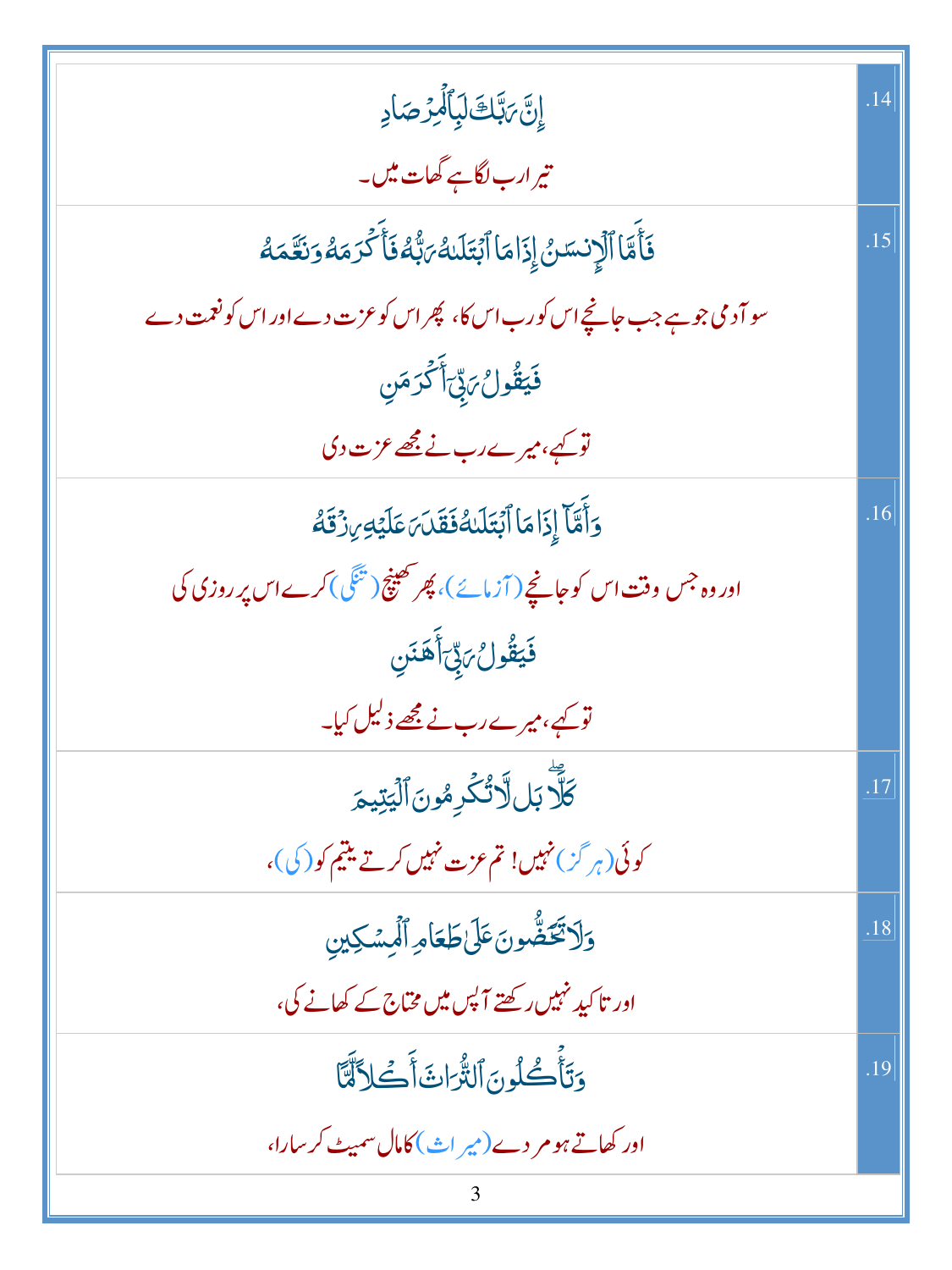| وَثَّحِبُّونَ ٱلۡمَالَ حُبَّآ جَمَّآا                                      | .20 |
|----------------------------------------------------------------------------|-----|
| اور پیار کرتے ہومال کو جی بھر کر۔                                          |     |
| ػۜڷؖڒٳۮؘٳۮػؖؾؚٱڷ <sup>ڒ</sup> ؘ <i>ؠٙٙڞ</i> ؘۮػؖ۠ٲۮػؖ۠                     | .21 |
| کوئی(ہر گ <sup>ی</sup> ) نہیں! جب پست کریں زمین کو کو <sub>ٹ</sub> کوٹ کر، |     |
| وَجَاءَ مَ بُّلَتَّ وَٱلۡمَلَكُ صَفَّاۡ صَفَّاۡ                            | .22 |
| اور آئے تیر ارب،اور فرشتے آئیں قطار قطار۔                                  |     |
| ۏ <sup>ٟ</sup> ڿٲؗؽٙۦؘؾۯٙڡؘؠ۪ڶۣ <del>ٳڿ</del> ۿڐۜ <u>ۜ</u> ڡٙ              | .23 |
| اور لاپئے اس دن دوزخ کو۔                                                   |     |
| يَوۡمَبِنِ يَتَنَكَّرُ ٱلۡإِنسَنُ وَأَنَّىٰٓالَهُ ٱلَّذِ كَرَىٰ            |     |
| اس دن سوچ آدمی،اور کہاں ملے اس کو سوچنا؟                                   |     |
| <u>ؾ</u> ڦُولُ ؾۣڵؿٙڐؽۊؘڷۜۿٮ۠ڂؾٳێ                                          | .24 |
| کیے، کسی طرح میں کچھ آگے بھیجتااپنے جیتے۔                                  |     |
| فَيَوۡمَبِنِٱلَّايُعَنِّبُٴَنَاابَ <i>اء</i> َٲَٞحَلَّ                     | .25 |
| پھر اس دن مار (عذاب)نہ دے اس کی سی کوئی،                                   |     |
| <u>وَلَايُوثِقُ وَثَاقَةُ</u> أَحَلَّ                                      | .26 |
| اور ہاندھ نہ رکھے اس کاساکوئی۔                                             |     |
|                                                                            |     |